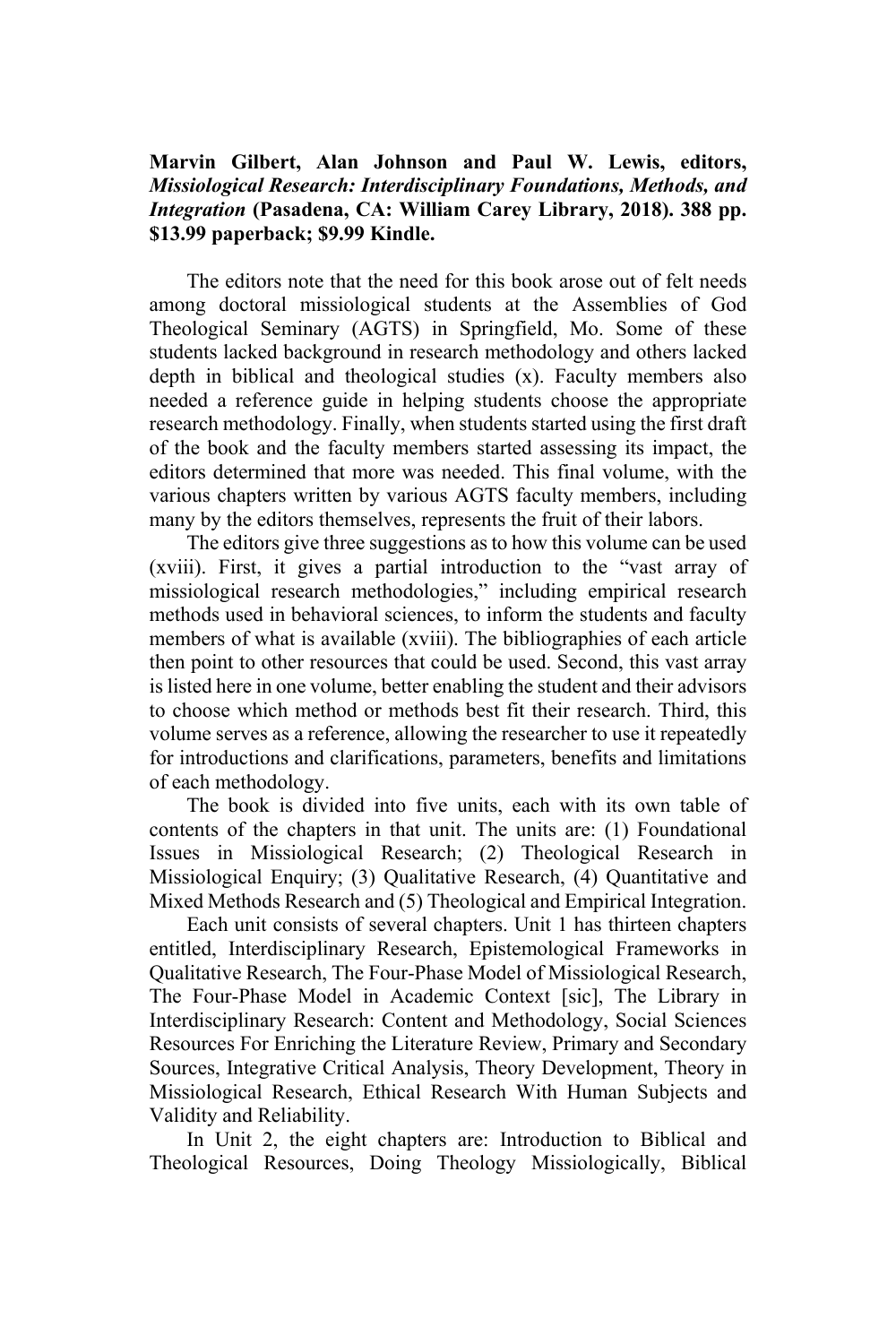Hermeneutics, Biblical Theology, Historical Theology, Systematic Theology, Contextual Theology and Narratives, Narrative and Narrative Theology. Given my penchant for living at the intersection of theology and culture, I really enjoyed this unit.

Unit 3 contains fourteen chapters: The Nature of Data, Qualitative and Quantitative Research, Ethnography, Ritology, Case Studies, Historical Research, Grounded Theory Method, Foundations For Interviewing, Focus Group Interviews, Qualitative Data Analysis, Field Work and Field Notes, Coding in Qualitative Field Research and Memoing [sic] in Qualitative Field Research.

There are twelve chapters in Unit 4: Sampling From a Population, Survey Research, Questionnaire Construction, Statistically Speaking, Inferential Statistics, Hypothesis Testing, Educational Research, Action Research, Program Evaluation, Content Analysis, Q Methodology and Pile Sort Methodology.

Unit 5 has six chapters: Integrating Disciplines, Integration in Writing Up Missiological Research, My Journey in Integration, Integration and the Missionary Life, Valuing the Integration of the Social Sciences in Mission Practice and Missiological Research as Worship. Twenty-five appendices on supporting subjects and a glossary of terms in the back round out the volume.

All the units have incredible value and can be used by mentors and students involved in any conceivable form of missiological research. I identified some that I used in my own research and others that could be used by students that I am currently mentoring. My personal favorite, however, was Unit 5, where the authors remind us that real missiological research cannot be completely done in a vacuum in the rarified and somewhat artificial atmosphere of academia. True missiological research deals with real missionaries involved with real people with real hopes, dreams, struggles and felt needs. Indeed, I completed my own doctoral research many years ago with a greater passion for the lost for whom Christ died because my research revealed a great need in the general public for Christ's redemption. But above all, as DeLonn L. Rance so clearly describes, missiological research is ultimately an act of worship to God (287-94), or, to apply to missiology J.I. Packer's old dictum that "all theology must lead to doxology." All of this is consistent with Jesus' command to love God with all of our hearts and minds (Luke 10:27).

In my opinion, this book delivers on all of what it attempts to accomplish. It is comprehensive, yet easy to follow. All of the suggested ways given by the editors as to how to use this book are workable. While the book is admittedly tailored to the needs of AGTS, it can be easily adaptable for use at any other school. As a missiologist who is not well versed in all the available research options, this book is a treasure trove